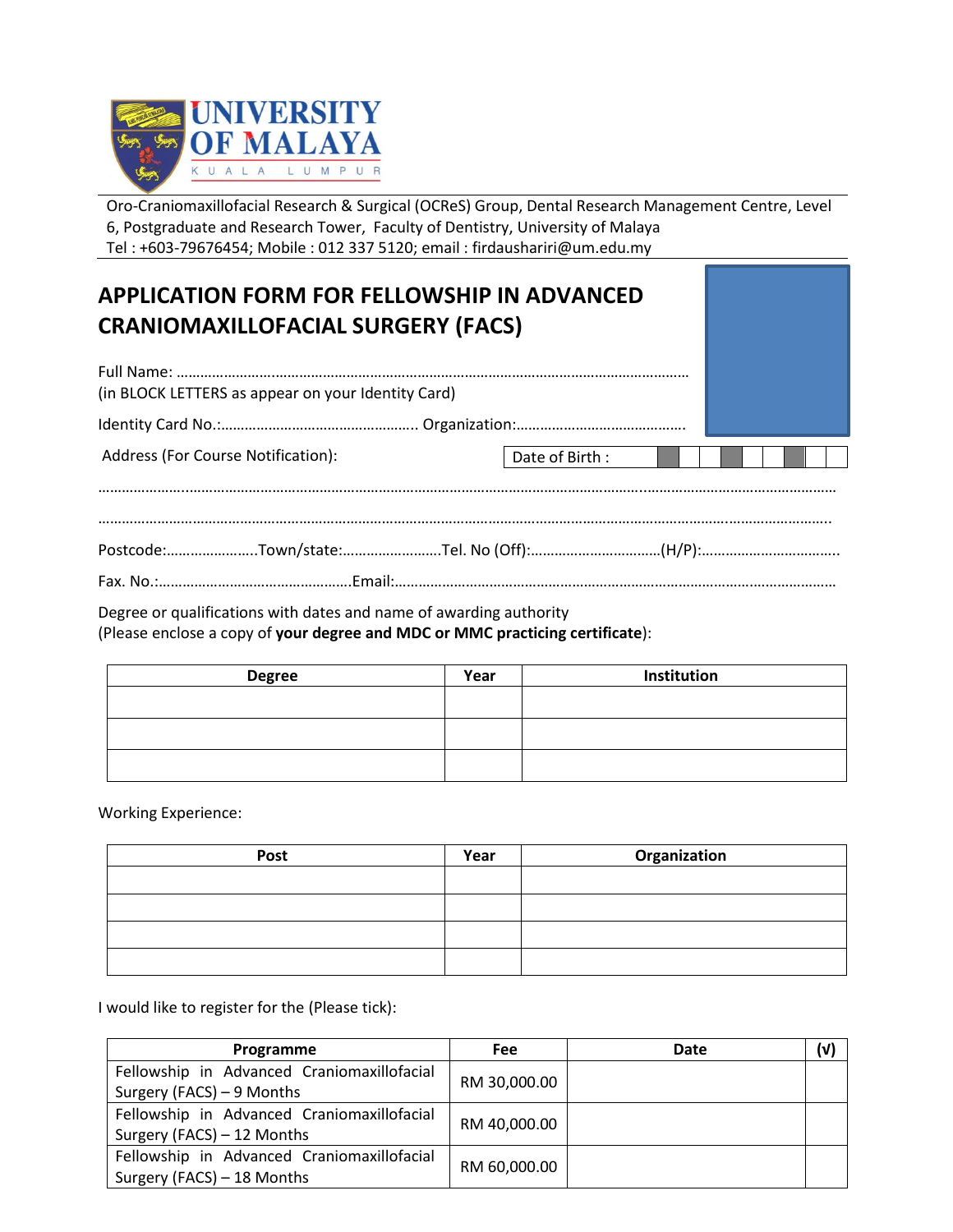## **METHOD OF PAYMENT**

Payment can be by **Cash/Cheque/Bank draft** made payable to **'Bendahari Universiti Malaya'**

Cheque/Bank draft (Made payable to "BENDAHARI UNIVERSITI MALAYA")

Cheque No:

Cash Amount RM:

or pay via online platform

1. Go to UM Epay  $\rightarrow$  <https://epay.um.edu.my/epay/home> 2. Click at Category -> List of Payment -> Participation Fee -> Faculty of Dental -> **Kursus Persijilan Klinikal FACS** 3. Log in and make payment 4. Send us the proof of payment to [rmc\\_dental@um.edu.my](rmc_dental@um.edu.my)

## **CANCELLATION POLICY**

The fee for the course are non-refundable except if supported by a good reason. All requests for cancellation are to be made in writing to the course coordinator (Assoc. Prof. Dr. Firdaus Hariri, [firdaushariri@um.edu.my\)](mailto:firdaushariri@um.edu.my), one month before the commencement of the course.

All candidates entering for the course must support their application with the following declaration:

I hereby apply to be admitted to the FACS program commencing on:

I have read and understood the course regulations and understand the eligibility criterion. I now confirm that to the best of my knowledge all the information on this form is true.

Signature of candidate: ………………………………………………………………….. Date: ………………………………………..……..